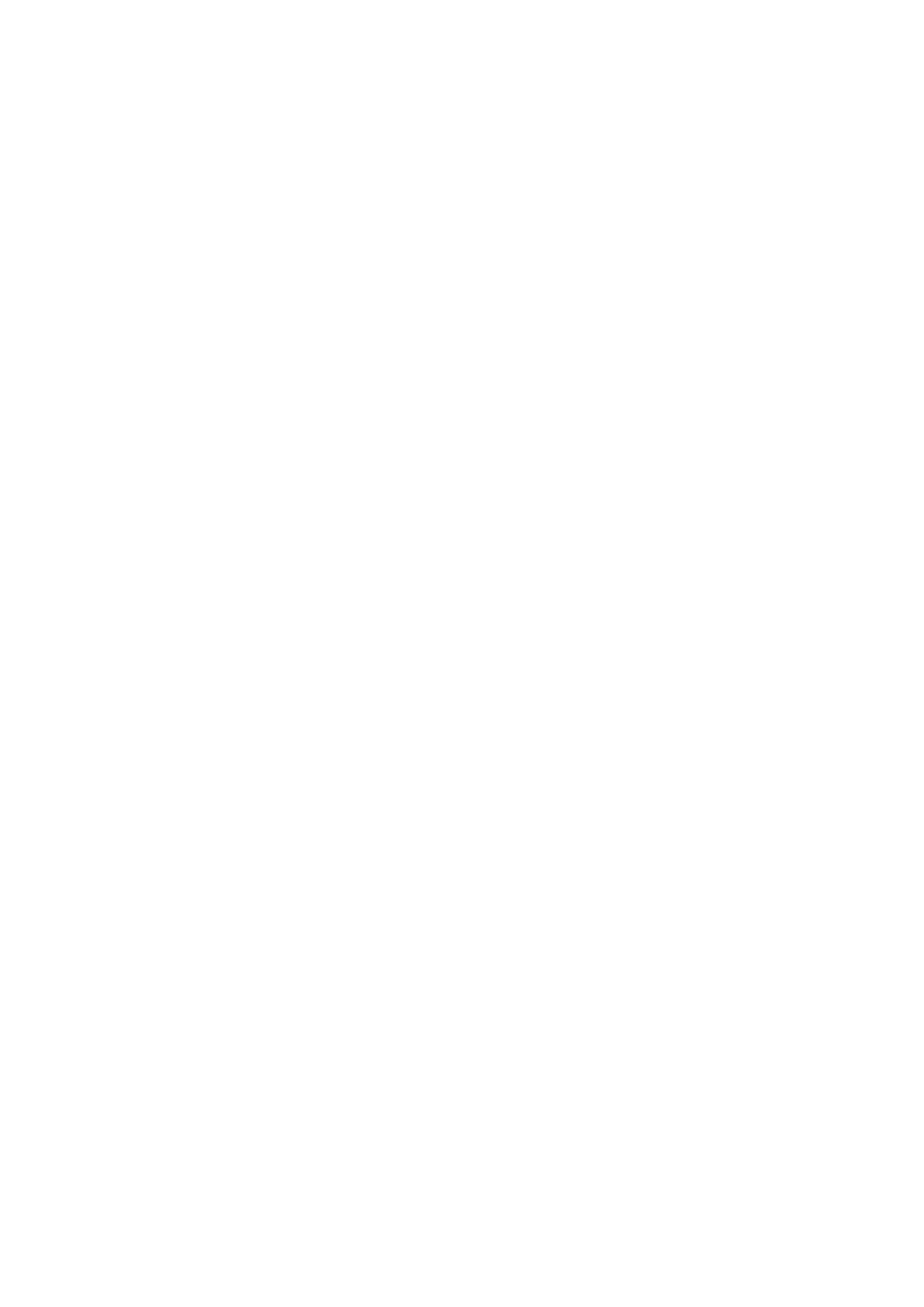Statutory Document No. 2021/0024



*Town and Country Planning Act 1999*

## **PLANNING COMMITTEE (CONSTITUTION) (AMENDMENT) ORDER 2021**

*Laid before Tynwald: 20 January 2021 Coming into Operation: 25 January 2021*

The Council of Ministers makes the following Order under section 39C of the Town and Country Planning Act 1999.

#### <span id="page-2-0"></span>**1 Title**

This Order is the Planning Committee (Constitution) (Amendment) Order 2021.

#### <span id="page-2-1"></span>**2 Commencement**

This Order comes into operation on 25 January 2021<sup>1</sup> .

## <span id="page-2-2"></span>**3 Interpretation**

In this Order the "**principal Order**" means the Planning Committee (Constitution) Order 2019<sup>2</sup> .

## <span id="page-2-3"></span>**4 Principal Order amended**

The principal Order is amended as follows.

## <span id="page-2-4"></span>**5 Article 3 (interpretation) amended**

In article 3 (interpretation) of the principal Order —

- (a) number the existing text as paragraph (1); and
- (b) after paragraph (1), insert —

 $\left| \frac{d\mathbf{G}}{2} \right|$  In this Order  $-$ 

<sup>&</sup>lt;sup>1</sup> Section 44(2) of the Town and Country Planning Act 1999 specifies that an order made under section 39C(1) must be laid before Tynwald as soon as practicable after it is made, and if Tynwald, at the sitting before which it is laid or the next following sitting, resolves that it should be annulled, it shall cease to have effect. <sup>2</sup> SD 2019/0464.



1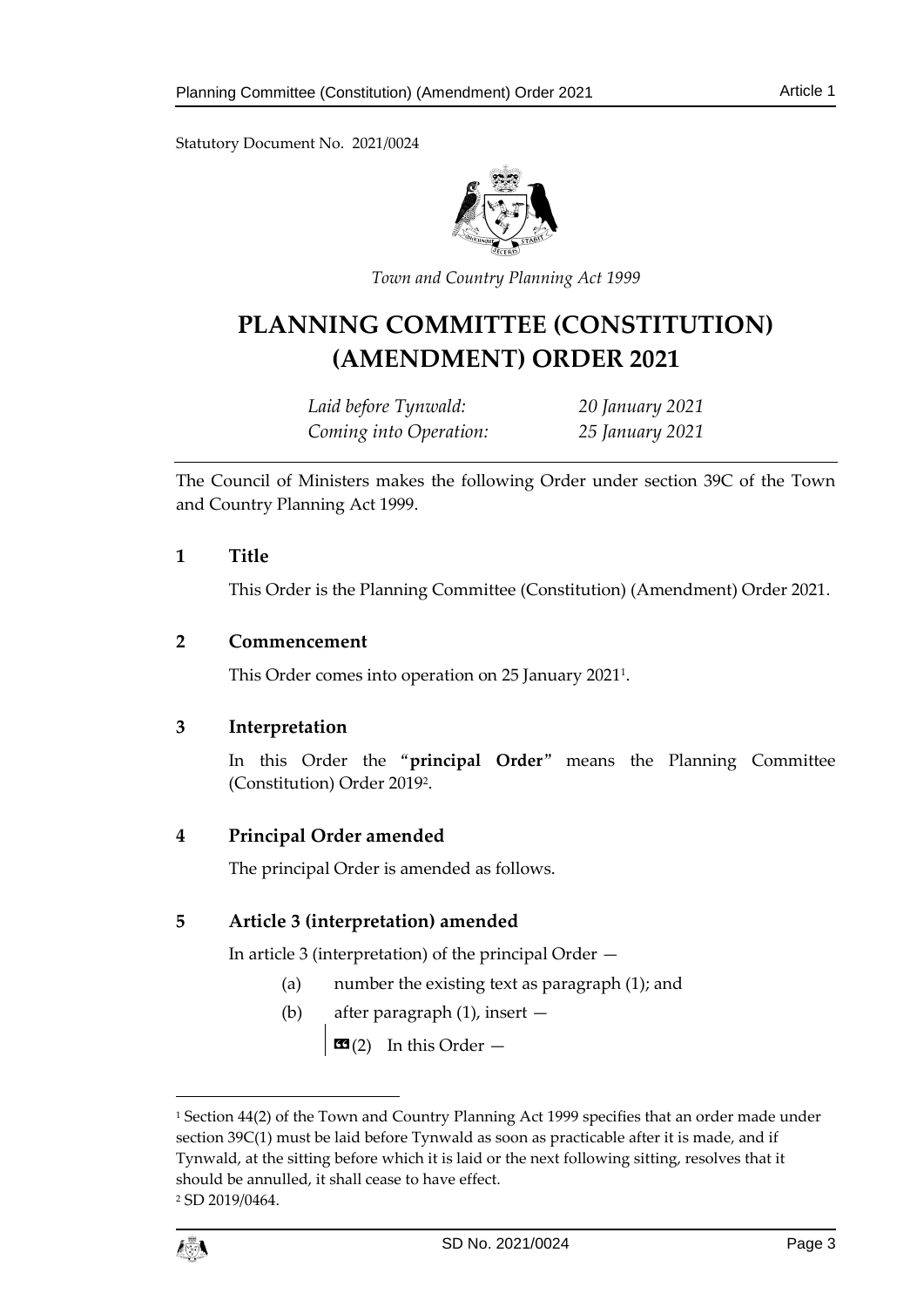- (a) a reference to a meeting being "held in public" includes a meeting which is held in such a way that the public may by electronic means listen to it;
- (b) "leave the meeting", with regard to a meeting held by electronic means, means disconnect from the meeting;
- (c) "meet" and "meeting" include
	- (i) meeting in such a way; and
	- (ii) a meeting which is conducted in such a way,

that those who are not present together at the same place may by electronic means participate in it;

- (d) a reference to making "oral" representations or declaring an interest "orally" include making the representation or declaration orally by electronic means; and
- (e) "present", with regard to a meeting, includes participating in the meeting by electronic means. $\boldsymbol{\mathsf{\Xi}}$ .

## **MADE AT 11.45 ON 15 JANUARY 2021**

#### **W GREENHOW** *Chief Secretary*